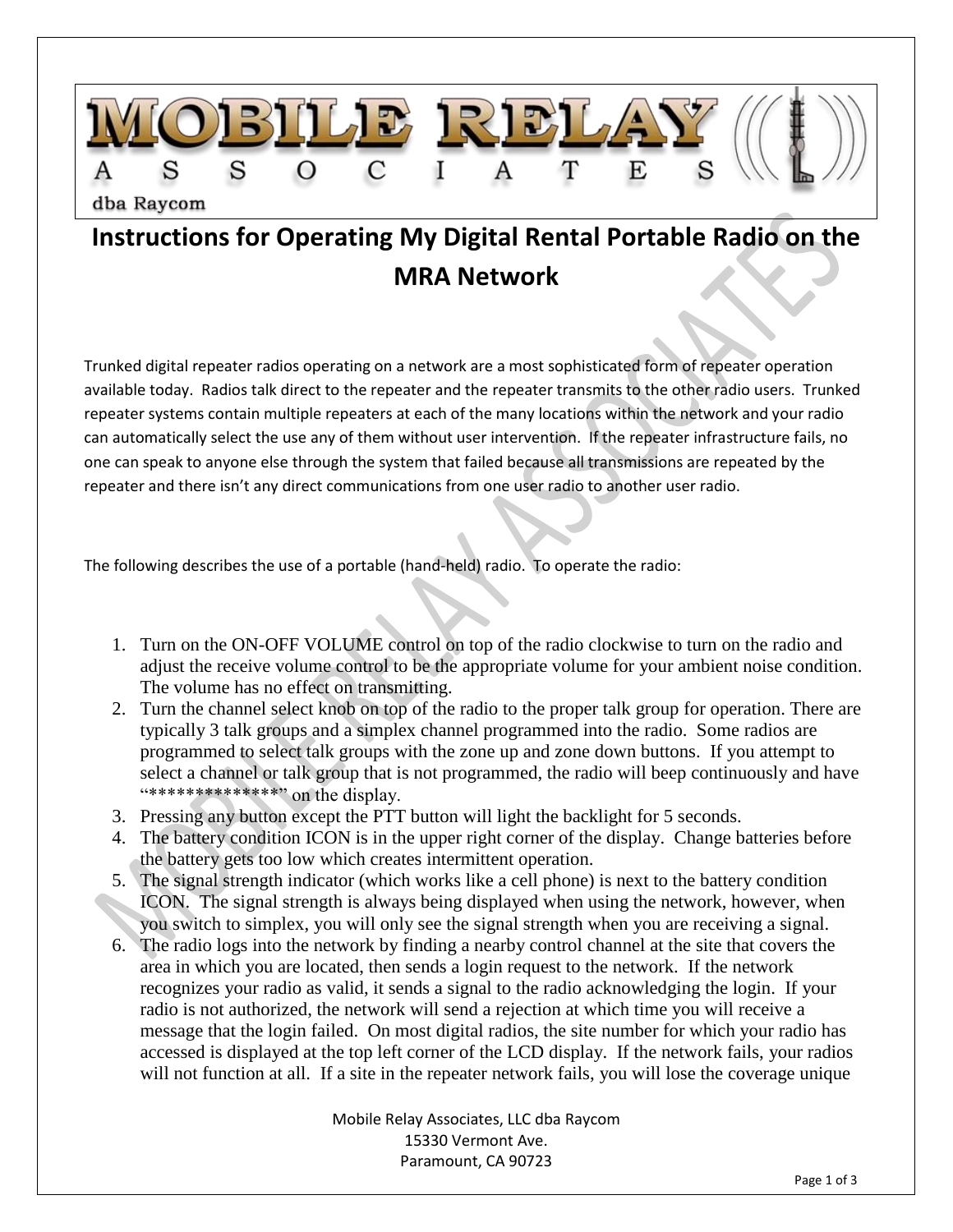to that repeater site. If a repeater fails at a site, it will result in a reduction in traffic capacity, thus increasing the chance that you will receive a busy signal when you attempt to talk.

- 7. Press and hold the Push-To-Talk (PTT) button on the left side of the radio. The radio will briefly transmit a request to talk to the repeater. The repeater will respond with either a denial (low series of beeps) otherwise known as a "busy signal" which indicated that all channels are in use or it will respond with a channel assignment at which time your radio will give you a proceed tone (triple high pitched beep). This process takes approximately 0.5 seconds. Speak in a normal voice from about 1 inch from the microphone. Release the PTT button to hear a response from the party you have called. Do not yell or scream as it will only degrade your intelligibility.
- 8. If you are receiving a transmission from someone in your talk group, your radio is inhibited from transmitting. The radio displays the caller ID of the sending radio for 30 seconds before it times out and goes back to displaying the talk group name. When you press the PTT button, you will get an error tone until the transmission ceases at which time you will be able to transmit.
- 9. To place a private call between you and another user, press the INDCAL button, scroll through the list with the UP and DOWN arrows, then press the PTT button. If the user you selected is not in range, you will receive a NO REPLY message after 5 seconds. If their radio is turned off and logged out of the network, the NO REPLY will be immediate. If the user is available and in range, you will get a proceed tone to begin your transmission. To cancel the private call, press the HOME > or the EXIT button. If you receive a private call, the radio will respond in private call until the caller ID times out after 30 seconds.
- 10. All user radios from the same talk group that are turned on and in range of the trunked repeater system will switch to the same repeater in the trunked repeater system as your radio for the period of the transmission, provided they are registered onto the same site. They will then revert to the control channel after the transmission is finished. If they are registered on a different site, all the radios from your talk group will switch to the same channel on that site (which will be different than the channel on your site) to complete the call. The two sites are connected to each other, so anything said on one site is repeated on the other site. If there are more than two sites having radios registered from the same talk group, then all the sites are connected to each other that have units registered on the same talk group. Therefore, no matter how your fleet of radios on a given talk group spread out over the network, they will be connected to each other. No manual user intervention is required to switch sites, login or register on the network.
- 11. With digital trunked repeater operation, all transmissions go through the repeater. Therefore, when you talk, all the users (that are in range of the repeater) will hear your transmission with the same clarity if you are in range of the repeater. If you are not in range of the repeater, no one will hear you speaking. If you have a good signal into the repeater, everyone will hear you clearly. As the signal continues to degrade, eventually as the signal will be too weak and the repeater may stop entirely and not retransmit (otherwise known as dropping out of the repeater) your signal. Typical range is dependent upon the location of the repeaters in the network and how high the repeater antenna is located above ground. Consult our coverage maps to determine coverage area.
- 12. If you are on the simplex channel, each radio sends out its signal and the signal travels as far as it can directly to the other radios without the help from the repeater. Therefore, when you talk, some people will hear it and some will not hear you, depending upon where they are located. Typically, the people closer to you will hear you and the people further away may or may not hear you depending upon the distance and what obstructions are between you and them. As the signal continues to degrade, the signal may start to cut out at times and eventually the radio will

Mobile Relay Associates, LLC dba Raycom 15330 Vermont Ave. Paramount, CA 90723